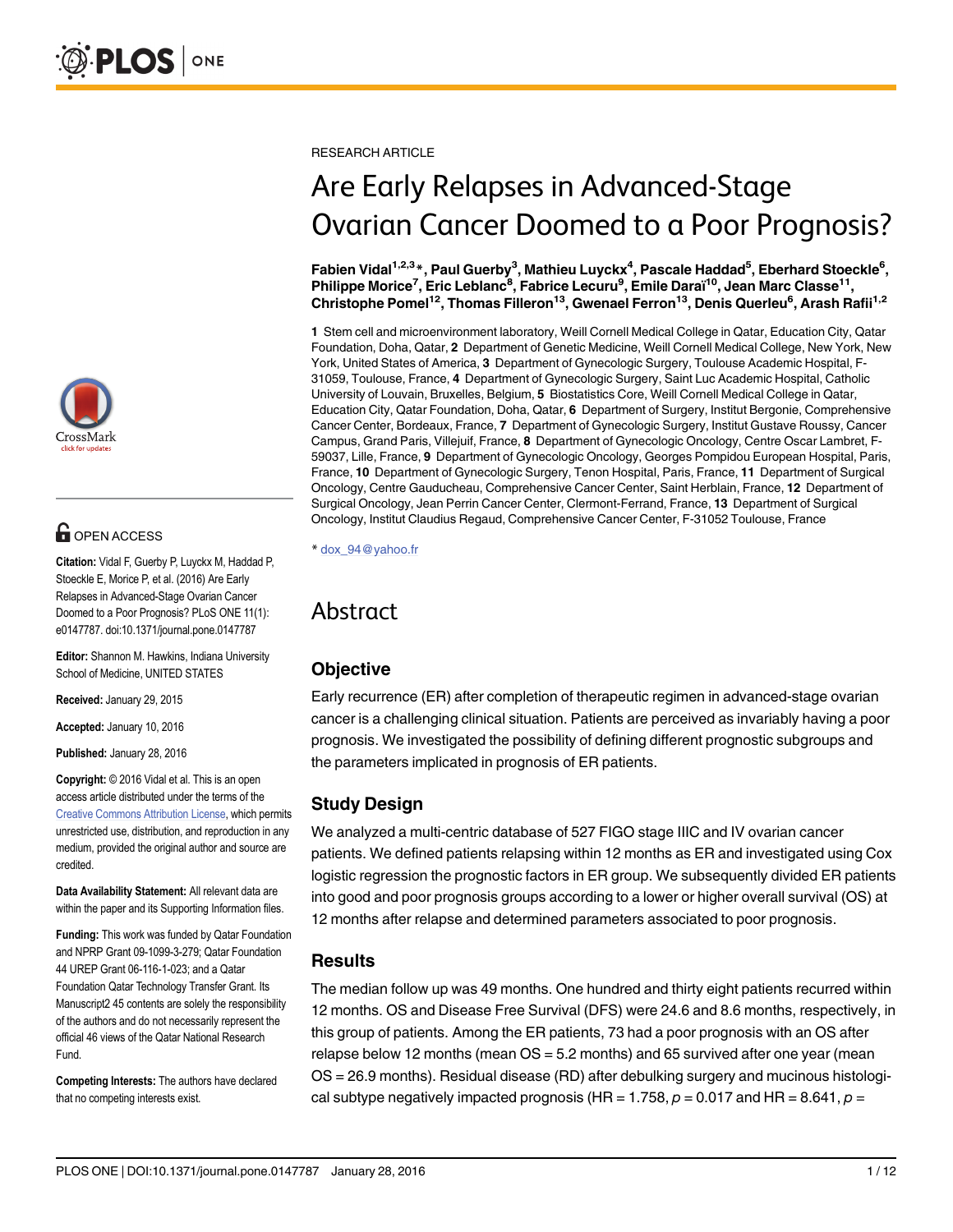<span id="page-1-0"></span>0.001 respectively). The relative risk of death within 12 months following relapse in ER patients was 1.61 according to RD status. However, RD did not affect DFS (HR = 0.889,  $p = 0.5$ ).

#### Conclusion

ER in advanced-stage ovarian cancer does not inevitably portend a short-term poor prognosis. RD status after initial cytoreduction strongly modulates OS, that gives additional support to the concept of maximum surgical effort even in patients who will experience early recurrence. The heterogeneity in outcomes within the ER group suggests a role for tumor biology in addition to classical clinical parameters.

#### Introduction

Early relapse in cancer management is still a challenging clinical situation. Ovarian carcinoma is a locally metastatic disease at presentation (FIGO stages III and IV), as cancer spreads into the abdominal cavity before symptoms occur  $[1, 2]$  $[1, 2]$  $[1, 2]$  $[1, 2]$ . The mainstay of treatment involves whenever possible complete cytoreductive surgery associated with platinum and taxane-based chemotherapy  $[3-5]$  $[3-5]$  $[3-5]$ . However, despite achievement of complete clinical remission after initial treatment, 60% of patients with advanced stages will relapse within five years  $[6]$  $[6]$ . Among them, those presenting with early recurrence are often perceived as having a poor prognosis. To date, the choice of second line therapeutic agents is based on interval to relapse [\[7\]](#page-10-0). Therefore, platinum-based combination therapy is usually recommended in patients with recurrence from 6 to 12 months after completion of first line treatment while diseases recurring within the first 6 months are considered platinum resistant and require different therapeutic regimen [[8](#page-10-0)– [10\]](#page-10-0).

Nevertheless, early recurrence in ovarian cancer as a clinical entity is not well defined yet. Thereby, specific research focusing on clinical characteristics and outcomes in such patients is lacking, beyond therapeutic considerations. Thus, we aim to define the characteristics of advanced-stage diseases relapsing within 12 months after completion of initial treatment, and to identify different prognostic subgroups.

#### Patients and Methods

#### Study design

We analyzed a database of 527 patients presenting with advanced-stage ovarian, tubal or peritoneal epithelial carcinoma (FIGO IIIC and IV with pleural invasion only) treated in 7 French gynecologic oncology units from January 2003 to December 2007 [\[11\]](#page-10-0). All patients received optimal first line treatment involving a combination of platinium and taxane-based chemotherapy and curative debulking surgery. Toulouse, Paris, Villejuif, Bordeaux, Nantes, Lille and Clermont-Ferrand institutional review boards granted permission for this retrospective and observational study. Patients' records and information were anonymized and de-identified prior to data analysis. No written consent was given by the patients for their inclusion in the study.

We stratified the population according to disease-free survival (DFS). Patients who relapsed within the first 12 months constituted the early relapse group (ER); patients relapsing after 12 months were included into the late relapse group (LR). No relapse group (NR) corresponded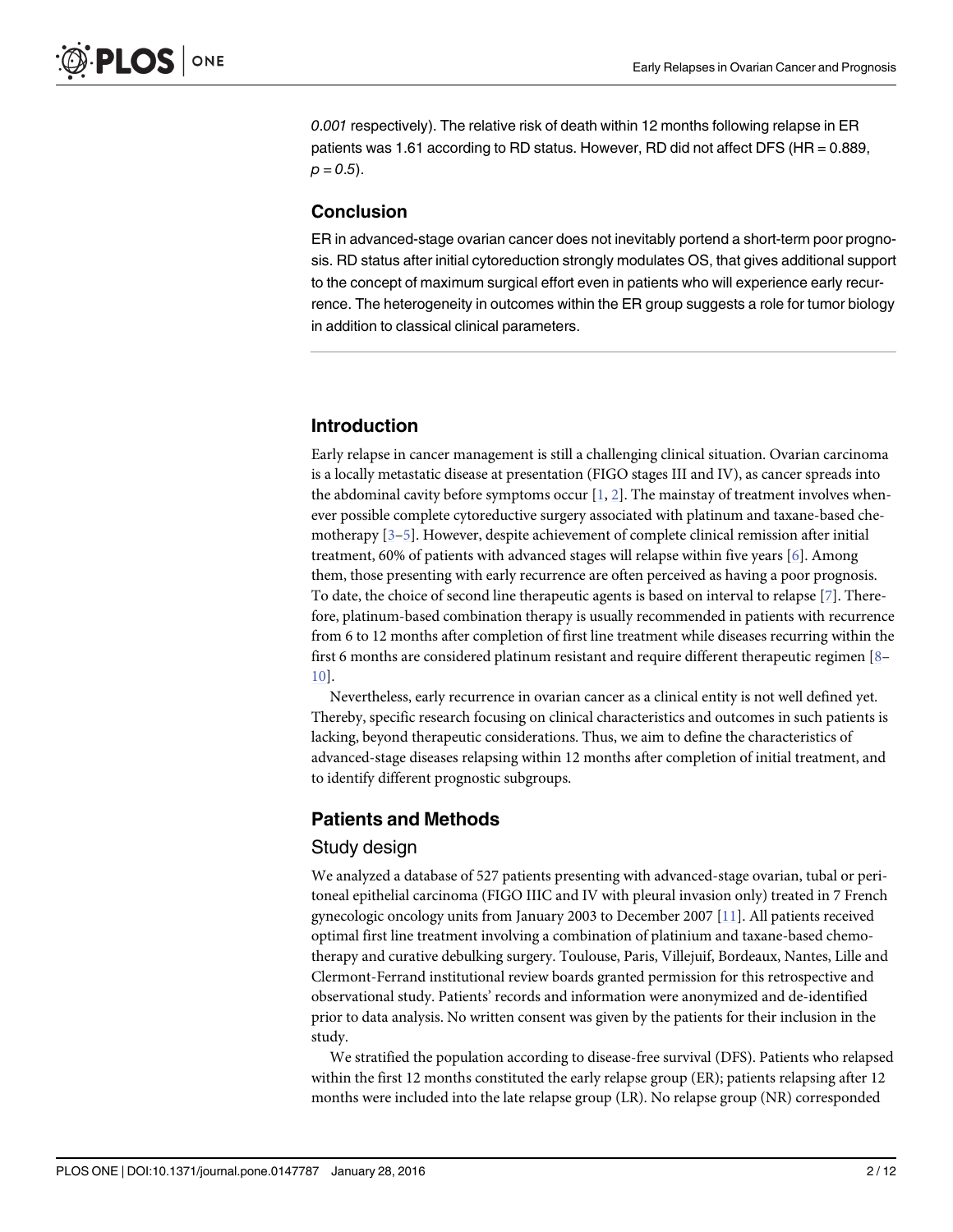<span id="page-2-0"></span>to patients showing no evidence of recurrence after at least 36 months of follow-up. We excluded all the patients without relapse whose follow-up was less than 36 months. We then divided ER patients into good prognosis (GPER) and poor prognosis (PPER) groups according to overall survival (OS) after relapse, with a cut-off at 12 months. Recurrence was systematically assessed by conventional imaging (computed tomography), PET scan or laparoscopic exploration. Therefore, isolated subsequent increase in CA 125 level was not defined as a relapse.

## Disease characteristics

Peritoneal carcinomatosis was quantified using the peritoneal index cancer (PCI) [[12\]](#page-10-0) and the extent of upper abdominal disease. Surgical procedures were sorted into 3 categories, according to the extent of resection [\[11\]](#page-10-0). Group 1 included standard procedures with hysterectomy, salpingo-ophorectomy, rectosigmoid resection, infra-gastric omentectomy, pelvic and para-aortic lymph node dissection and appendicectomy. Group 2 comprised all radical debulking surgeries. Group 2A patients underwent standard surgery plus routine upper abdominal procedure (stripping of diaphragmatic peritoneum, splenectomy). Group 2B consisted in ultra-radical surgeries involving a combination of digestive tract resections, organ resection (spleen, bladder, stomach), coeliac lymphadenectomy and total abdominal peritoneum stripping, in addition to standard surgery. Regarding residual disease, patients were classified into 2 groups: no visible residual disease, and visible residual disease.

## Statistical analysis

Statistical analysis was performed using XLSTAT (Addinsoft<sup>®</sup>, USA). OS and disease-free survival (DFS) were computed as previously described  $[11]$  $[11]$  $[11]$ . The first-event corresponded to death of any cause for OS and to relapse or cancer-related death for DFS. OS and DFS curves were achieved using Kaplan Meier analysis. The Cox proportional hazard regression model was used for multivariate analysis. All statistical tests were 2 sided and differences were considered statistically significant when  $p < 0.05$ .

## Results

#### Characteristics of patients with early recurrence

This previously described database was consistent regarding demographics, therapeutic management and outcomes with previous studies focusing on advanced-stage ovarian cancer. The median follow up time was 49 months. Complete cytoreduction with no tumor residue was achieved in 374 patients (71%). Upfront surgery was performed in 190 patients (36%). Mean DFS was 28.3 months and survival rate was 54% at 48 months [[11](#page-10-0)].

Among our study population, 138 patients (26.2%) recurred within 12 months following primary treatment (ER group) and 275 (52.2%) after 12 months (LR group). One hundred fourteen patients (21.6%) did not develop any recurrence but only 68 had a follow-up of at least 36 months and were finally included (NR group). Comparative demographics are displayed in [Table 1.](#page-3-0) Patients with ER had more poor prognostic factors. PCI, residual disease and stage IV rate were significantly higher than in the other groups. Noteworthy, no difference was found between ER and LR regarding treatment schedule and extent of surgery (standard or radical procedures). ER patients had a poorer outcome with a significant decrease in OS compared to LR patients (24.6 versus 60.9 months, respectively;  $p < 0.001$ ). Similarly, OS after recurrence was significantly shorter in patients with ER than in those with LR (16.1 versus 37 months, respectively;  $p < 0.001$ ).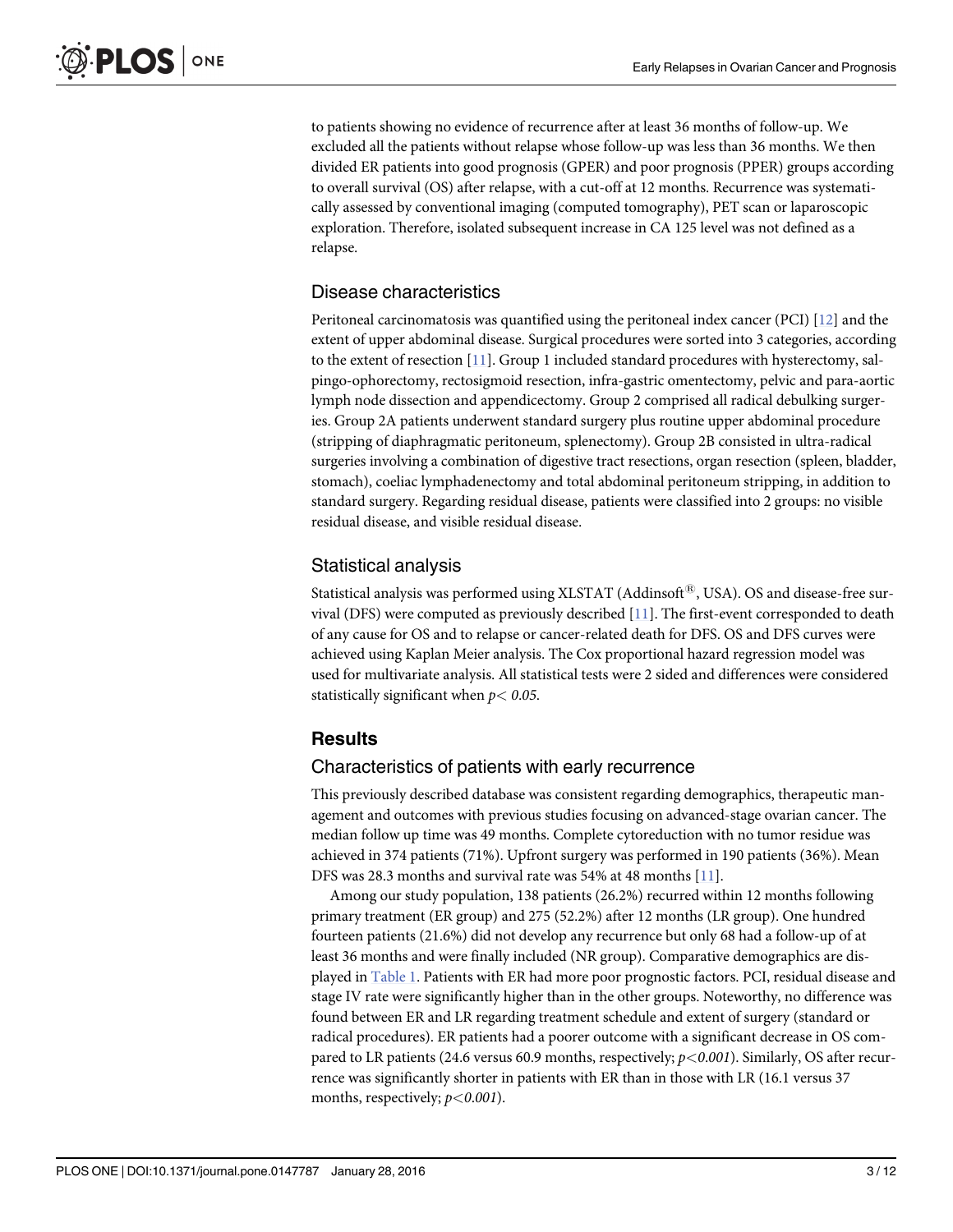<span id="page-3-0"></span>

|  |  | Table 1. Comparative demographics between Early Relapse, Late Relapse and No Relapse groups. |
|--|--|----------------------------------------------------------------------------------------------|
|--|--|----------------------------------------------------------------------------------------------|

|                                 | Early Relapse $n = 138$ | Late relapse $n = 275$ | No relapse $n = 68$     | p value   |
|---------------------------------|-------------------------|------------------------|-------------------------|-----------|
| Age, mean (SD)                  | 59 (10.8)               | 58 (10.7)              | 59 (10.0)               | 0.30      |
| PCI, mean (SD)                  | 13 $(7.0)^A$            | 11 $(6.7)^B$           | $8(5.0)^{B}$            | $0.001*$  |
| <b>Stage</b>                    | $\mathsf{A}$            | B                      | C                       | $0.03*$   |
| <b>IIIC</b>                     | 106 (76.8%)             | 233 (84.7%)            | 62 (91.2%)              |           |
| IV                              | 32 (23.2%)              | 42 (15.3%)             | 6(8.8%)                 |           |
| Neo-adjuvant CT                 | $\mathsf{A}\mathsf{B}$  | $\mathsf{A}$           | B                       | $0.02*$   |
| Yes                             | 89 (64.5%)              | 191 (69.5%)            | 37 (54.4%)              |           |
| <b>No</b>                       | 49 (35.5%)              | 84 (30.5%)             | 31 (45.6%)              |           |
| <b>Histological type</b>        | Α                       | В                      | $A-B$                   | $0.004*$  |
| Serous papillary                | 91 (65.9%)              | 214 (77.8%)            | 42 (61.9%)              |           |
| Endometrioid                    | 19 (13.8%)              | 20 (7.3%)              | 10 (14.7%)              |           |
| Clear cells                     | 8(5.8%)                 | $3(1.1\%)$             | 2(2.9%)                 |           |
| Undifferentiated                | 11 $(8.0\%)$            | 29 (10.5%)             | 9(13.2%)                |           |
| Mucinous                        | 5(3.6%)                 | $3(1.1\%)$             | 3(4.4%)                 |           |
| Other                           | 4(2.9%)                 | 6(2.2%)                | 2(2.9%)                 |           |
| Grade                           | $\mathsf{A}$            | $A - B$                | B.                      | $0.01*$   |
| $\mathbf{1}$                    | 5(3.6%)                 | 21 (7.6%)              | 6(8.8%)                 |           |
| $\overline{c}$                  | 44 (31.9%)              | 71 (25.8%)             | 10 (14.7%)              |           |
| 3                               | 63 (45.6%)              | 115 (41.8%)            | 39 (57.3%)              |           |
| <b>Residual disease</b>         | $\mathsf{A}$            | B                      | $\mathsf{C}$            | $0.006*$  |
| No                              | 79 (57.3%)              | 197 (71.6%)            | 61 (89.7%)              |           |
| Yes                             | 59 (25.7%)              | 77 (28%)               | 7 (10.3%)               |           |
| $1-10mm$                        | 34                      | 53                     | 3                       |           |
| >10mm                           | 25                      | 24                     | $\overline{4}$          |           |
| <b>Surgical extent</b>          |                         |                        |                         | $<0.001*$ |
| $\mathbf{1}$                    | 65 $(47.1\%)^A$         | 147 $(53.5\%)^A$       | 54 (79.4%) <sup>B</sup> |           |
| 2A                              | 34 (24.6%)              | 57 (20.7%)             | 10 (14.7%)              |           |
| 2B                              | 39 (28.3%)              | 71 (25.8%)             | 4(5.9%)                 |           |
| <b>Courses of CT, mean (SD)</b> | 6.6(3.8)                | 7.7(3.8)               | 6.2(3.3)                | 0.13      |

A-B-C: there is a statistical significance in the comparison between the groups marked with a different letter.

SD = Standard deviation; PCI = Peritoneal Cancer Index; CT = chemotherapy.

doi:10.1371/journal.pone.0147787.t001

## Prognostic factors within the ER group

We performed a Cox logistic regression to determine the prognostic factors in ER group (Tables [2](#page-4-0) and [3\)](#page-5-0). On bivariate analysis, mucinous histological subtype and grade 1 were associated with decreased OS (HR of 4.788 and 2.912, respectively) while endometrioid subtypes yielded a better prognosis ( $HR = 0.530$ ). After multivariate analysis, mucinous subtype was the only biological feature that negatively impacted prognosis (HR =  $8.641$ ,  $p = 0.001$ ).

Residual disease after debulking surgery was the only clinical factor influencing OS on both bivariate and multivariate analyses (HR = 1.758,  $p = 0.02$ ). Patients with no residual disease had significantly improved OS compared to patients with residual disease (27.8 versus 20.4 months, respectively;  $p = 0.007$ ) [\(Fig 1](#page-5-0)). They also displayed increased OS after recurrence (19.3 versus 11.9 months, respectively;  $p = 0.008$ ). Interestingly, the presence of tumor residue at the end of surgery did not impact DFS (HR = 0.889,  $p = 0.5$ ). Concordantly, Kaplan Meier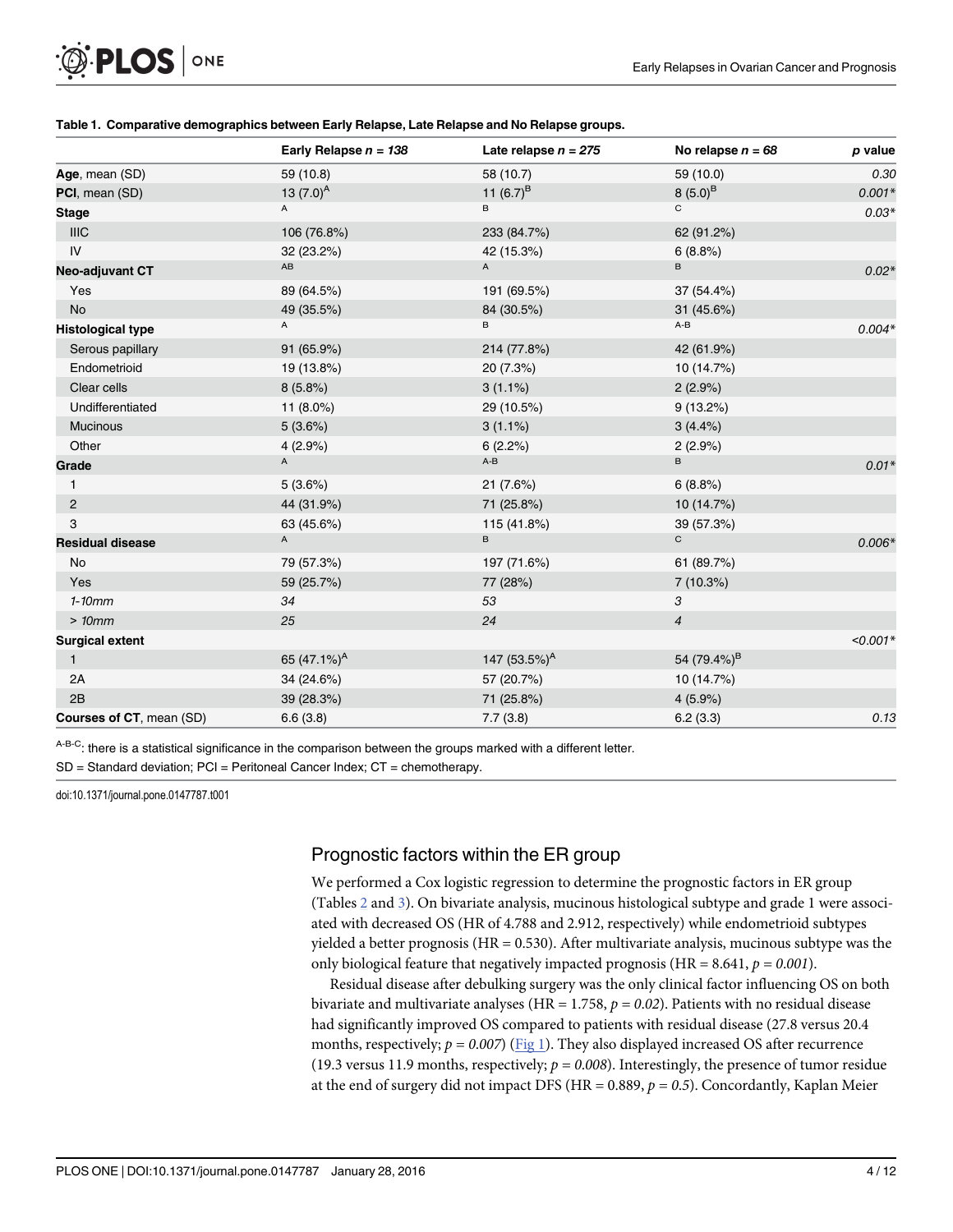<span id="page-4-0"></span>

|                          | <b>Overall survival</b> |
|--------------------------|-------------------------|
|                          | HR IC (95%) p           |
| <b>Residual disease</b>  |                         |
| <b>No</b>                | $\mathbf{1}$            |
| Yes                      | 1.678 1.15-2.45 0.008*  |
| <b>Surgical extent</b>   |                         |
| Standard                 | $\mathbf{1}$            |
| (ultra) Radical          | 0.776 0.53-1.14 0.20    |
| <b>Stage</b>             |                         |
| <b>IIIC</b>              | 1                       |
| IV                       | 0.910 0.58-1.42 0.68    |
| <b>Neoadjuvant CT</b>    |                         |
| Yes                      | $\mathbf{1}$            |
| <b>No</b>                | 1.294 0.88-1.90 0.19    |
| <b>Histological type</b> |                         |
| Papillary serous         | 1                       |
| Endometrioid             | 0.530 0.29-0.98 0.04*   |
| Undifferentiated         | 0.715 0.33-1.56 0.40    |
| <b>Mucinous</b>          | 4.788 1.89-12.12 0.001* |
| Clear cells              | 0.708 0.30-1.62 0.41    |
| <b>Others</b>            | 1.753 0.63-4.84 0.28    |
| Grade                    |                         |
| 3                        | $\mathbf{1}$            |
| $\overline{2}$           | 1.140 0.74-1.75 0.55    |
| 1                        | 2.912 1.136-7.464 0.03* |

[Table 2.](#page-3-0) Cox logistic regression in Early Relapse group: bivariate analysis.

 $CT =$  chemotherapy.

doi:10.1371/journal.pone.0147787.t002

analysis did not show any difference in DFS according to residual disease status (8.5 months in the absence of residual tumor versus 8.6 months;  $p = 0.64$ ) [\(Fig 1\)](#page-5-0).

Within the ER population, complete cytoreduction was achieved in 79 women (57.2%). In these patients, mean PCI was 12 (+/- 7.7) and did not significantly differ neither from the whole cohort of ER patients (13 +/- 7,  $p = 0.33$ ) nor from the subgroup with residual disease (15 +/- 6,  $p=0.07$ ) ([S1 Table\)](#page-9-0). There was no statistical difference in treatment schedule between ER patients with complete resection and those with residual disease after surgery: rates of neo-adjuvant chemotherapy were respectively 68.3% and 59.3% ( $p = 0.27$ ). We did not observe any significant difference in recurrence sites and types (isolated or multiple) according to residual disease status, whereas we were expecting more peritoneal relapses in patients with tumor residues.

To determine if therapeutic modalities impacted prognosis, we compared the survival outcomes associated with the following patterns of treatment: (1) upfront standard surgery, (2) upfront radical surgery, (3) neoadjuvant chemotherapy followed by standard surgery and (4) neoadjuvant chemotherapy followed by radical surgery. We did not observe any significant difference in OS between all subgroups ([Fig 2](#page-6-0)).

#### Inter-patients heterogeneity in the ER group

Among the ER group, 73 patients died within the first year following their relapse and constituted the poor prognosis (PPER) group. The good prognosis (GPER) group comprised 65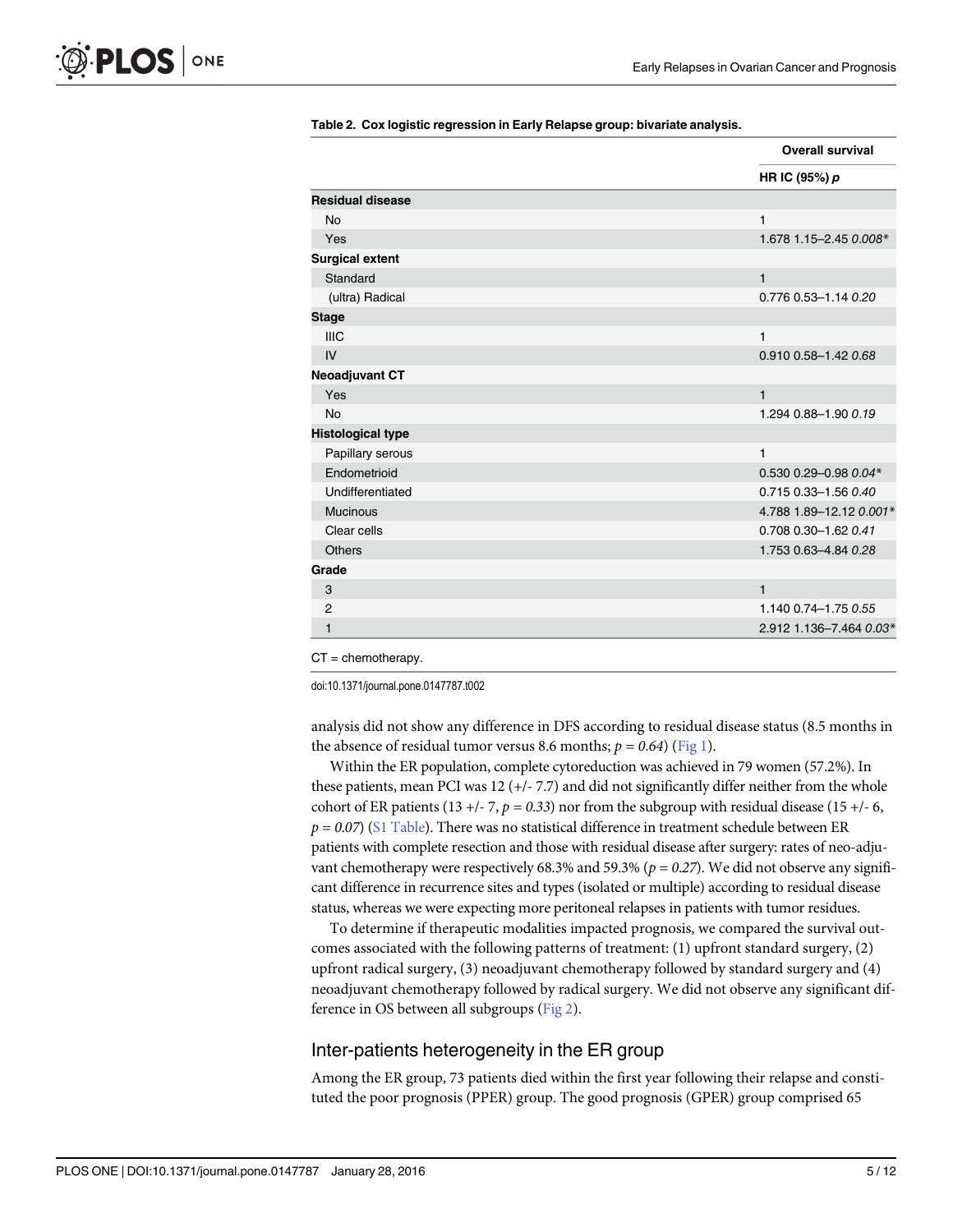<span id="page-5-0"></span>

|                                  | в        | <b>SE</b> | Wald   | df             | p-value  | <b>HR</b> |
|----------------------------------|----------|-----------|--------|----------------|----------|-----------|
| Residual disease (Yes)           | 0.564    | 0.235     | 5.743  |                | $0.02*$  | 1.758     |
| <b>Surgical extent (Radical)</b> | $-0.364$ | 0.247     | 2.176  | $\mathbf{1}$   | 0.14     | 0.695     |
| Stage (IV)                       | $-0.408$ | 0.288     | 2.006  |                | 0.16     | 0.665     |
| <b>Histological type</b>         |          |           | 15.985 | 5              | $0.007*$ |           |
| Endometrioid                     | $-0.697$ | 0.356     | 3.838  |                | $0.05*$  | 0.498     |
| Undifferentiated                 | $-0.164$ | 0.428     | 0.146  | $\mathbf{1}$   | 0.70     | 0.849     |
| <b>Mucinous</b>                  | 2.156    | 0.645     | 11.171 |                | $0.001*$ | 8.641     |
| Clear cells                      | $-0.351$ | 0.511     | 0.473  |                | 0.49     | 0.704     |
| <b>Others</b>                    | 0.620    | 0.638     | 0.943  | 1              | 0.33     | 1.858     |
| <b>Neoadjuvant CT (Yes)</b>      | $-0.132$ | 0.230     | 0.328  | $\mathbf{1}$   | 0.57     | 0.876     |
| Grade                            |          |           | 2.762  | $\overline{c}$ | 0.25     |           |
|                                  | 0.827    | 0.504     | 2.688  | $\mathbf{1}$   | 0.10     | 2.285     |
| 2                                | 0.035    | 0.241     | 0.021  |                | 0.88     | 1.035     |

#### [Table 3.](#page-3-0) Cox logistic regression in Early Relapse group: multivariate analysis.

 $CT =$  chemotherapy.

B = Beta (maximum likelihood estimation); SE = standard error; df = degrees of freedom; HR = hazard ratio.

doi:10.1371/journal.pone.0147787.t003

women whose OS after recurrence was greater than 12 months. OS after recurrence was 5.2 (+/- 3.6) months in PPER patients and 26.9 (+/- 9.8) months in GPER group. There were no differences between the 2 groups regarding stage, PCI, histological type and patterns of treatment and recurrence  $(Table 4)$  $(Table 4)$ . Interestingly, both groups had similar DFS (9 months for GPER versus 8.2 for PPER,  $p = 0.12$ ). Absence of residual disease was correlated to a better prognosis and was achieved in a greater proportion of GPER patients ( $p=0.02$ ). The relative risk of death within 12 months following recurrence in ER patients was 1.61 according to residual disease status. The matching hazard ratio was 1.70 (CI 1.07-2.69,  $p = 0.02$ ).

Focusing on patients with no residual disease after surgery, there were no significant differences in clinical parameters between the PPER and GPER groups ([S2 Table\)](#page-9-0). PPER patients without tumor residue had a poorer OS compared to the pool of ER patients with residual disease with a gap of 7.3 months (13.1 versus 20.4 months, respectively;  $p = 0.006$ ). Conversely, we found no difference in OS among PPER population according to residual disease status (13.1 months in the absence of residual disease versus 13.5 months;  $p = 0.88$ ).





doi:10.1371/journal.pone.0147787.g001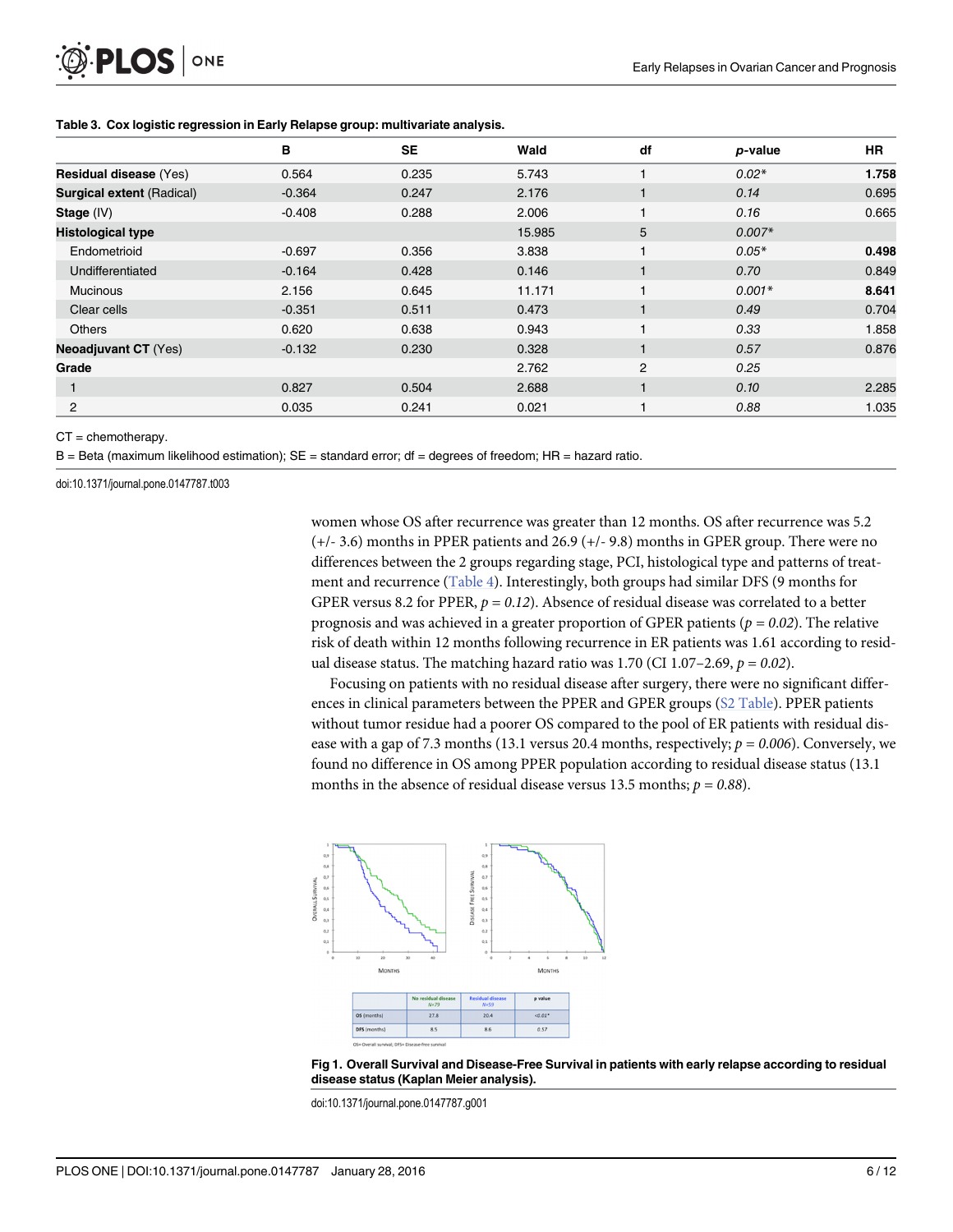<span id="page-6-0"></span>

[Fig 2. C](#page-4-0)omparative outcomes according to treatment patterns in (a) whole Early Relapse population, (b) patients with complete and (c) incomplete cytoreductive surgery (Kaplan Meier analysis).

doi:10.1371/journal.pone.0147787.g002

Despite the identification of inter-patient heterogeneity in prognosis among ER patients, the overall survivals associated with GPER group did not overlap with those observed in the LR patients: overall survival and OS after recurrence were significantly shorter in the GPER group (37.4 months versus 61.6,  $p < 10^{-3}$  for OS; 28.5 months versus 37.3,  $p = 0.023$  regarding OS after relapse).

#### Intercenter comparison

In all centers, treatment modalities and schedule were defined in tumor review board and based on French and International guidelines. Maximal surgical effort was performed to achieve complete cytoreduction with no tumor residue whenever applicable.

Mean DFS and OS in the database population were 28.3 months and 57.8 months respectively. Survival outcomes were homogeneous between the centers, except for one department that displayed increased OS (66.7 months,  $p<10^{-3}$ ) and DFS (35.3 months,  $p = 0.032$ ). Focusing on ER subgroups, no differences were found between the 7 centers in OS and OS after recurrence ( $p = 0.223$  and  $p = 0.219$ , respectively).

Overall disease recurred in 413 patients along the study period. The global rate of ER was thus 33.4%. Intercenter comparison did not find any difference in the occurrence of ER  $(p = 0.68)$ .

#### Discussion

Our study demonstrates that early relapses in advanced-stage ovarian cancer are not all doomed to a poor prognosis, as we have identified 2 subgroups with distinct survival profiles. Within the early relapse (ER) patients, the absence of residual disease after surgery is the most important clinical prognostic factor. This adds to current knowledge, as this supports a "biological" effectiveness of complete surgery, even when the underlying biological characteristics of the tumor are unfavorable.

In the era of personalized precision medicine it is quite important to determine major clinical prognostic factors that will leverage our use of biomarkers. Early recurrence is perceived as a major factor of poor prognosis and treatment regimen is at this point chosen based on the timing of relapse rather than other considerations. Early relapses are usually considered as those occurring within 6 months after completion of first line treatment. However, we consider this definition to be restrictive, mainly because clinical and radiological diagnosis may be delayed relative to the pathologic reality of the recurrence. Our aim was to focus on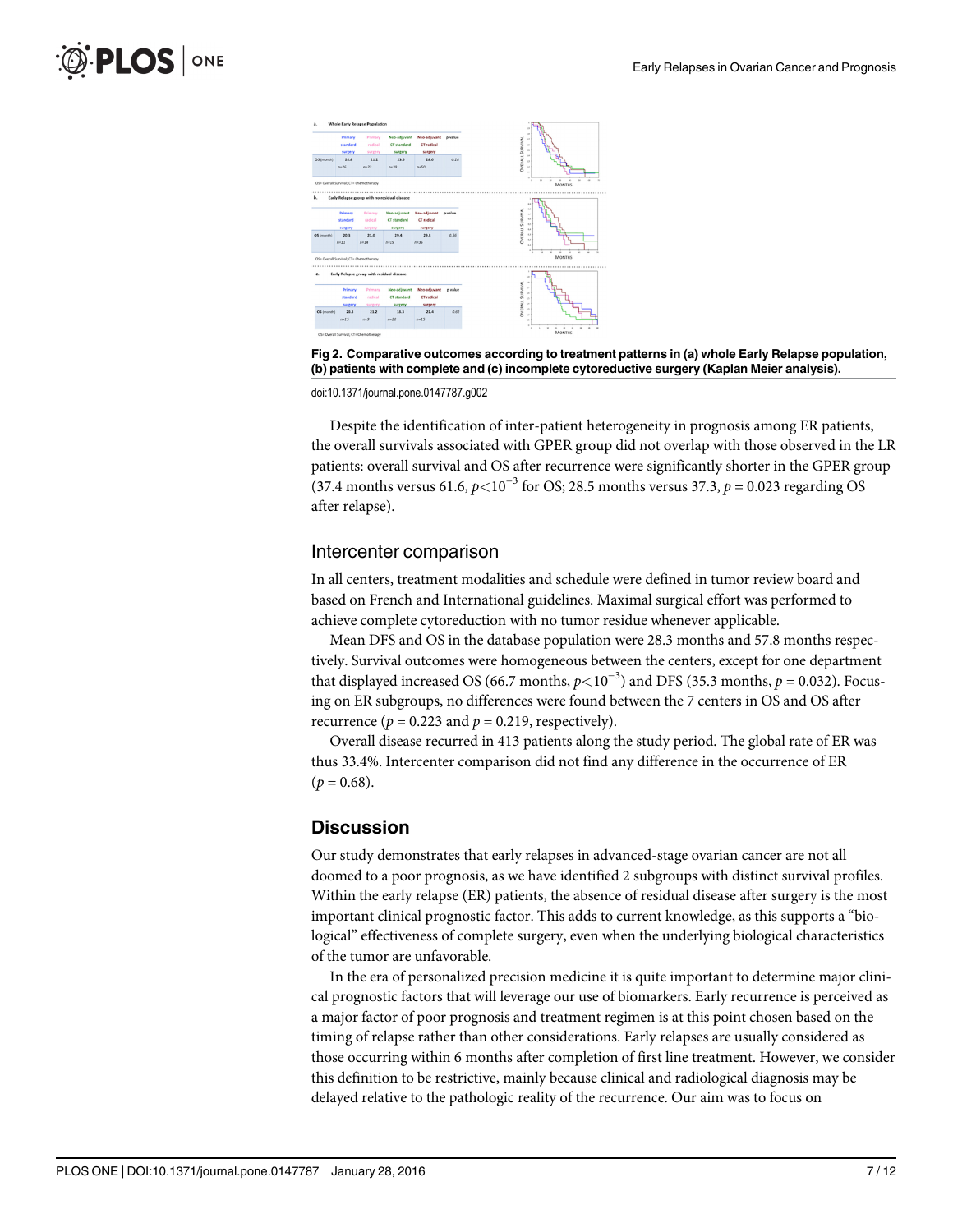# <span id="page-7-0"></span>**OF PLOS** ONE

#### [Table 4.](#page-5-0) Comparative characteristics between poor prognosis and good prognosis Early Relapse patients.

|                                | Poor prognosis $n = 73$ | Good prognosis $n = 65$ | p value |
|--------------------------------|-------------------------|-------------------------|---------|
| Age, mean (SD)                 | 61 (11.6)               | 58 (9.7)                | 0.08    |
| <b>Upper abdominal disease</b> |                         |                         | 0.41    |
| No                             | 20                      | 12                      |         |
| Yes                            | 40                      | 42                      |         |
| $\leq$ 25mm                    | 25                      | 26                      |         |
| >25mm                          | 15                      | 16                      |         |
| PCI, mean (SD)                 | 12(7.2)                 | 14(6.7)                 | 0.28    |
| <b>Stage</b>                   |                         |                         | 0.44    |
| <b>IIIC</b>                    | 58 (79.5%)              | 48 (73.8%)              |         |
| ${\sf IV}$                     | 15 (20.5%)              | 17 (26.2%)              |         |
| Neo adjuvant CT                |                         |                         | 0.70    |
| Yes                            | 46 (63.0%)              | 43 (66.2%)              |         |
| No                             | 27 (37.0%)              | 22 (33.8%)              |         |
| <b>Histological type</b>       |                         |                         | 0.11    |
| Papillary serous               | 51 (69.9%)              | 40 (61.5%)              |         |
| Endometrioid                   | 6(8.2%)                 | 13 (20.0%)              |         |
| Undifferentiated               | $3(4.1\%)$              | 5(7.7%)                 |         |
| Mucinous                       | 6(8.2%)                 | 5(7.7%)                 |         |
| Clear cells                    | 5(6.9%)                 | $0(0.0\%)$              |         |
| Others                         | 2(2.7%)                 | 2(3.1%)                 |         |
| Grade                          |                         |                         | 0.08    |
| $\mathbf{1}$                   | 5(6.8%)                 | $0(0.0\%)$              |         |
| $\overline{c}$                 | 23 (31.5%)              | 21 (32.3%)              |         |
| 3                              | 31 (42.5%)              | 33 (50.8%)              |         |
| <b>Residual disease</b>        |                         |                         | $0.02*$ |
| $\operatorname{\mathsf{No}}$   | 35 (47.9%) A            | 44 (67.7%) <sup>B</sup> |         |
| Yes                            | 38 (52.1%)              | 21 (32.3%)              |         |
| $1-10mm$                       | 21                      | $13\,$                  |         |
| >10mm                          | $17\,$                  | 8                       |         |
| <b>Surgical extent</b>         |                         |                         | $0.02*$ |
| 1                              | 41 (56.2%) A            | 24 (36.9%) <sup>B</sup> |         |
| $\overline{c}$                 | 32 (43.8%)              | 41 (63.1%)              |         |
| 2A                             | 14                      | 20                      |         |
| 2B                             | 18                      | 21                      |         |
| <b>DFS</b> (month)             | 8.2                     | 9.0                     | 0.12    |
| <b>Patterns of recurrence</b>  |                         |                         | 0.83    |
| Peritoneum                     | 48                      | 44                      |         |
| Lymph node                     | 14                      | 11                      |         |
| Lung                           | $\overline{4}$          | $\overline{5}$          |         |
| Liver                          | $10$                    | $\,6\,$                 |         |
| Multiple                       | 21                      | 14                      |         |
| Courses of CT, mean (SD)       | 6.7(4.0)                | 6.6(3.5)                | 0.92    |

A-B: there is a statistical significance in the comparison between the groups marked with a different letter.

SD = Standard deviation; NS = non significant; PCI = Peritoneal Cancer Index; CT = chemotherapy.

doi:10.1371/journal.pone.0147787.t004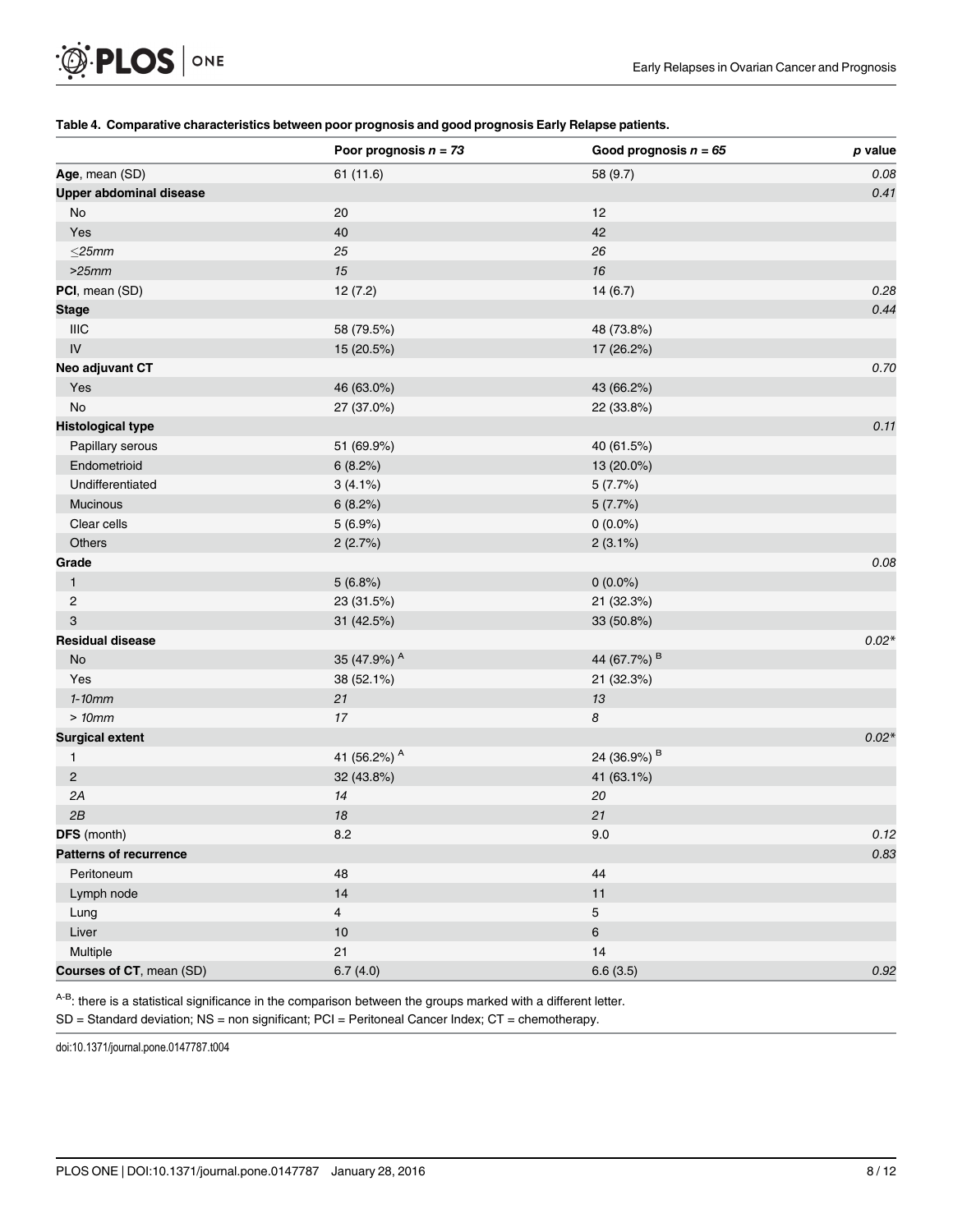<span id="page-8-0"></span>spontaneous prognosis after recurrence, regardless of second line treatments, and our analysis revealed no significant difference in outcomes after recurrence occurring within the first 6 or 12 months. Therefore, we considered as early every relapse arising in the first year of followup.

The prognostic impact of surgical debulking in advanced ovarian cancer is well known. Nowadays, complete resection has replaced the former concept of optimal cytoreduction and requires trained teams and multidisciplinary approaches  $[3, 5, 13-15]$  $[3, 5, 13-15]$  $[3, 5, 13-15]$  $[3, 5, 13-15]$  $[3, 5, 13-15]$  $[3, 5, 13-15]$  $[3, 5, 13-15]$  $[3, 5, 13-15]$ . Du Bois et al have confirmed in their combined exploratory analysis that the absence of residual disease after surgery results in better outcomes for both OS and DFS, compared to incomplete cytoreduction [\[16\]](#page-10-0).

Concordantly, complete resection with no tumor residue led to better OS and DFS in our multi-centric setting [[11](#page-10-0)]. Focusing on the ER group, residual disease was the only significant clinical factor impacting OS. Surprisingly, it did not affect DFS and sites of recurrence. Further hypotheses ensue from such findings. (1) Complete cytoreduction may have somehow a beneficial effect on the course of disease sensitivity to second line treatments in ER patients, without influencing recurrence kinetics and patterns. Similar observation had been only mentioned twice without a focus on early relapses [[16](#page-10-0), [17](#page-10-0)]. Unfortunately, response rate weighted by residual disease after primary debulking surgery is often lacking in trials assessing second line treatments. (2) Beyond surgical considerations, tumor biology may determine disease resectability and overall sensitivity to first and second line treatments. For instance, the subgroup of poor prognosis patients (PPER) with complete cytoreduction displayed poorer outcomes than the pool of ER women who underwent incomplete debulking surgeries, with a gap of 7.3 months in OS. Moreover, residual disease status did not impact survival in PPER patients. Although it is based on a limited number of patients, such finding suggests that biological factors may portend a stronger impact on disease outcomes than the completeness of tumoral resection and take part in survival heterogeneity. In our database, we have found that mucinous histological subtype was associated with poorer outcomes (HR = 8.641,  $p = 0.001$ ), as previously reported [\[18](#page-10-0)]. Identification of additional biological features would allow the clinicians to prevent patients from undergoing labor intensive and unnecessary morbid cytoreductive procedures.

To date, it remains unclear how achieving initial complete resection positively impacts on prognosis after an early relapse. Actually, it is equally uncertain that we should consider the "positive impact" of complete cytoreduction rather than the "negative impact" of incomplete debulking. In ovarian cancer, specific data are lacking about surgical stress feed back on cancer cells plasticity and response to chemotherapy. In breast cancer, incomplete surgical resection of tumor is responsible for ERBB2 overexpression in cancer cells, resulting in stimulation of growth and poorer prognosis [\[19,](#page-10-0) [20\]](#page-10-0). Increased secretion of inflammatory cytokines such as IL6 and IL8 has been observed following intra-abdominal surgical stress [\[21\]](#page-11-0). Autocrine production of IL6 and IL8 confers cisplatin and paclitaxel resistance in ovarian cancer cells, due to increased expression of both multidrug resistance-related genes and apoptosis inhibitory proteins [[22](#page-11-0)–[24\]](#page-11-0). Then, may the inverse approach be true? Instead of always considering that prognosis is mostly supported by the absence of residual disease, we should reconsider the negative impact of incomplete cytoreduction that might increase chemo-resistance of residual disease [[25\]](#page-11-0).

Our results also reveal the complexity of ovarian cancer outcome above common consideration and suggests considering treatment pattern for personalized medicine rather than treatment regimen. Indeed some patients will probably achieve longer survival undergoing primarily radical surgeries while others may benefit from more a stepwise approach of neoadjuvant therapy associated with standard surgery if this allows complete surgery. The biology of the peritoneum and tumor might be determinant in stratifying patients.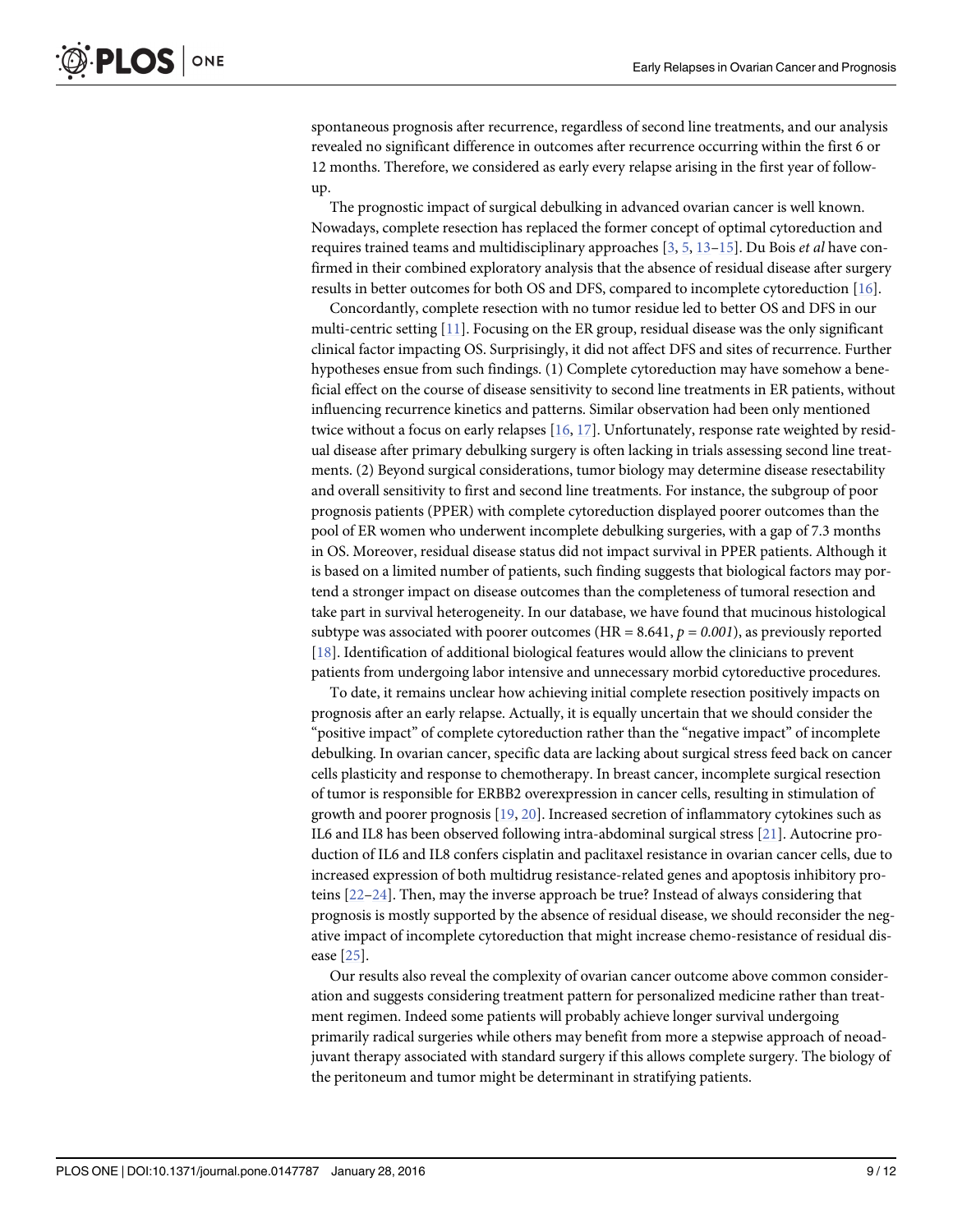<span id="page-9-0"></span>We have used the concept of "overall survival after recurrence" to determine the diversity in prognosis within the group of patients with early relapse. Defining a cut-off at 12 months, we have uncovered large inter-patients heterogeneity: the gap in OS after relapse was 21.7 months between PPER and GPER patients. While our study does have limitations (cut-off arbitrarily defined, retrospective design, missing data regarding second line treatments), such heterogeneity has several consequences. We must reconsider our clinical attitude based on the DFS and try to consider other factors to optimize second line therapy. We must design early relapse specific trials that will uncover the biological factors predicting poor prognosis.

In conclusion, ER in advanced-stage ovarian cancer does not inevitably lead to a short-term poor prognosis since we have identified subgroups displaying different outcomes. The amount of residual disease left after initial debulking surgery does not seem to impact on disease-free interval but strongly modulates OS. Our analysis set the ground for a change in attitude toward patients with early relapse, as platinum resistance might not actually entirely correlate with timeframe. The lack of major improvement in ovarian cancer patients outcome might then be due to a lack of perception of the humongous heterogeneity of this disease amplified by the presentation at metastatic stage. Future trial should consider both clinical as well as biological features to optimize patients' therapy.

## Supporting Information

[S1 Table](http://www.plosone.org/article/fetchSingleRepresentation.action?uri=info:doi/10.1371/journal.pone.0147787.s001). Comparative demographics in Early Relapse patients according to residual disease status.

(DOCX)

[S2 Table](http://www.plosone.org/article/fetchSingleRepresentation.action?uri=info:doi/10.1371/journal.pone.0147787.s002). Comparative demographics in Early Relapse patients with complete cytoreductive surgery according to prognosis group. (DOCX)

#### Author Contributions

Conceived and designed the experiments: FV PG ML DQ AR. Performed the experiments: FV PG PH ML AR. Analyzed the data: FV PH TF. Contributed reagents/materials/analysis tools: ES ED FL GF DQ JMC PM EL CP DQ. Wrote the paper: FV PG DQ AR.

#### References

- [1.](#page-1-0) Siegel R, Naishadham D, Jemal A. Cancer statistics, 2012. CA: a cancer journal for clinicians. 2012; 62 (1):10–29. Epub 2012/01/13. doi: [10.3322/caac.20138](http://dx.doi.org/10.3322/caac.20138) PMID: [22237781](http://www.ncbi.nlm.nih.gov/pubmed/22237781).
- [2.](#page-1-0) Jemal A, Siegel R, Ward E, Hao Y, Xu J, Murray T, et al. Cancer statistics, 2008. CA: a cancer journal for clinicians. 2008; 58(2):71–96. Epub 2008/02/22. doi: CA.2007.0010 [pii] doi: [10.3322/CA.2007.](http://dx.doi.org/10.3322/CA.2007.0010) [0010](http://dx.doi.org/10.3322/CA.2007.0010) PMID: [18287387](http://www.ncbi.nlm.nih.gov/pubmed/18287387).
- [3.](#page-1-0) Bristow RE, Tomacruz RS, Armstrong DK, Trimble EL, Montz FJ. Survival effect of maximal cytoreductive surgery for advanced ovarian carcinoma during the platinum era: a meta-analysis. J Clin Oncol. 2002; 20(5):1248–59. Epub 2002/03/01. PMID: [11870167](http://www.ncbi.nlm.nih.gov/pubmed/11870167).
- 4. McGuire WP, Hoskins WJ, Brady MF, Kucera PR, Partridge EE, Look KY, et al. Cyclophosphamide and cisplatin compared with paclitaxel and cisplatin in patients with stage III and stage IV ovarian cancer. The New England journal of medicine. 1996; 334(1):1–6. Epub 1996/01/04. doi: [10.1056/](http://dx.doi.org/10.1056/NEJM199601043340101) [NEJM199601043340101](http://dx.doi.org/10.1056/NEJM199601043340101) PMID: [7494563.](http://www.ncbi.nlm.nih.gov/pubmed/7494563)
- [5.](#page-1-0) Vergote I, Trope CG, Amant F, Kristensen GB, Ehlen T, Johnson N, et al. Neoadjuvant chemotherapy or primary surgery in stage IIIC or IV ovarian cancer. N Engl J Med. 2010; 363(10):943–53. Epub 2010/ 09/08. doi: [10.1056/NEJMoa0908806](http://dx.doi.org/10.1056/NEJMoa0908806) PMID: [20818904.](http://www.ncbi.nlm.nih.gov/pubmed/20818904)
- [6.](#page-1-0) Burke TW, Morris M. Secondary cytoreductive surgery for ovarian cancer. Obstetrics and gynecology clinics of North America. 1994; 21(1):167–78. Epub 1994/03/01. PMID: [8015762](http://www.ncbi.nlm.nih.gov/pubmed/8015762).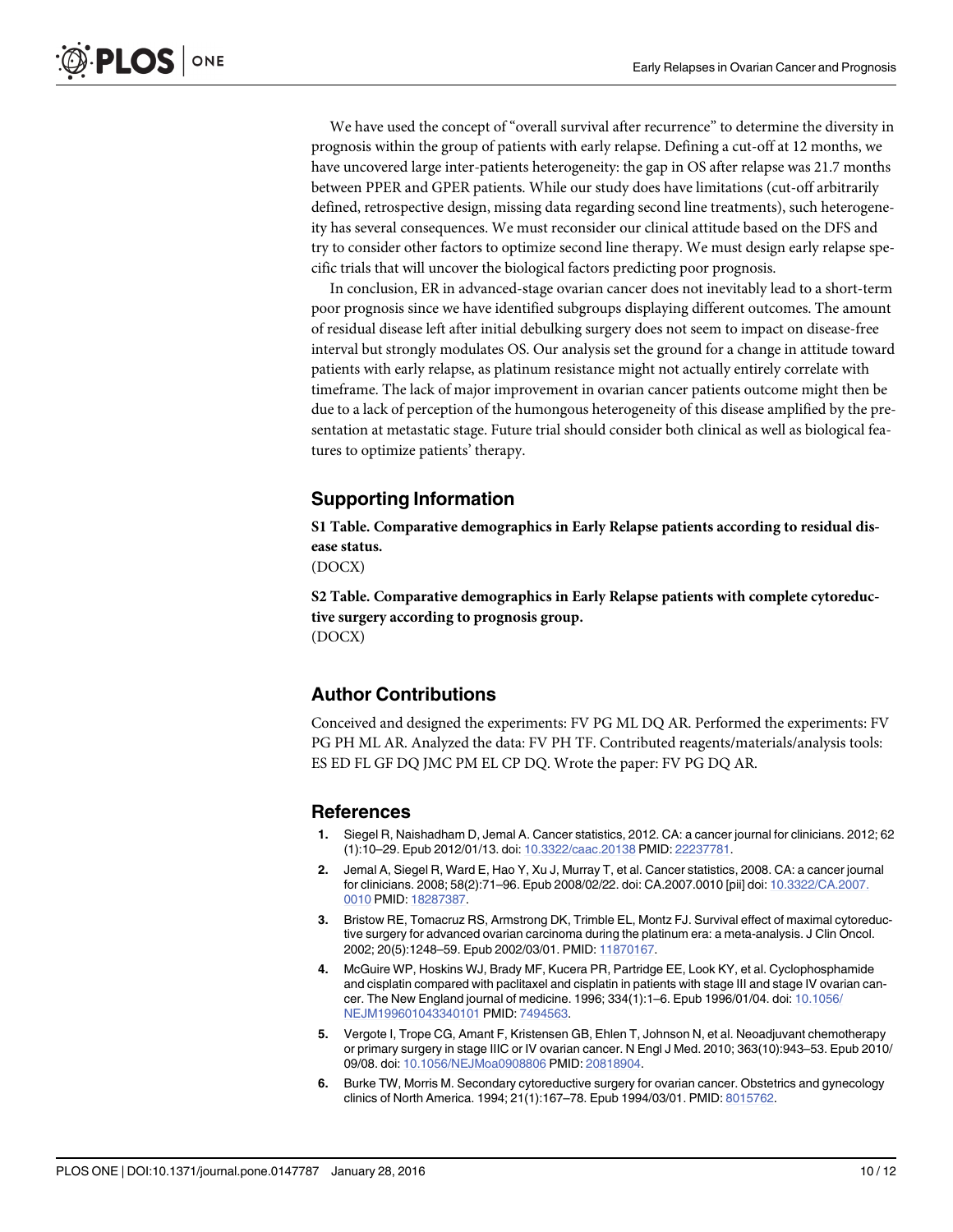- <span id="page-10-0"></span>[7.](#page-1-0) Markman M, Rothman R, Hakes T, Reichman B, Hoskins W, Rubin S, et al. Second-line platinum therapy in patients with ovarian cancer previously treated with cisplatin. Journal of clinical oncology: official journal of the American Society of Clinical Oncology. 1991; 9(3):389–93. Epub 1991/03/11. PMID: [1999708.](http://www.ncbi.nlm.nih.gov/pubmed/1999708)
- [8.](#page-1-0) Naumann RW, Coleman RL. Management strategies for recurrent platinum-resistant ovarian cancer. Drugs. 2011; 71(11):1397–412. Epub 2011/08/05. doi: [10.2165/11591720-000000000-00000](http://dx.doi.org/10.2165/11591720-000000000-00000) PMID: [21812505](http://www.ncbi.nlm.nih.gov/pubmed/21812505).
- 9. Alberts DS, Liu PY, Wilczynski SP, Clouser MC, Lopez AM, Michelin DP, et al. Randomized trial of pegylated liposomal doxorubicin (PLD) plus carboplatin versus carboplatin in platinum-sensitive (PS) patients with recurrent epithelial ovarian or peritoneal carcinoma after failure of initial platinum-based chemotherapy (Southwest Oncology Group Protocol S0200). Gynecologic oncology. 2008; 108(1):90– 4. Epub 2007/10/24. doi: [10.1016/j.ygyno.2007.08.075](http://dx.doi.org/10.1016/j.ygyno.2007.08.075) PMID: [17949799](http://www.ncbi.nlm.nih.gov/pubmed/17949799); PubMed Central PMCID: PMC2276605.
- [10.](#page-1-0) Pujade-Lauraine E, Wagner U, Aavall-Lundqvist E, Gebski V, Heywood M, Vasey PA, et al. Pegylated liposomal Doxorubicin and Carboplatin compared with Paclitaxel and Carboplatin for patients with platinum-sensitive ovarian cancer in late relapse. Journal of clinical oncology: official journal of the American Society of Clinical Oncology. 2010; 28(20):3323–9. Epub 2010/05/26. doi: [10.1200/JCO.2009.25.](http://dx.doi.org/10.1200/JCO.2009.25.7519) [7519](http://dx.doi.org/10.1200/JCO.2009.25.7519) PMID: [20498395](http://www.ncbi.nlm.nih.gov/pubmed/20498395).
- [11.](#page-1-0) Luyckx M, Leblanc E, Filleron T, Morice P, Darai E, Classe JM, et al. Maximal cytoreduction in patients with FIGO stage IIIC to stage IV ovarian, fallopian, and peritoneal cancer in day-to-day practice: a Retrospective French Multicentric Study. Int J Gynecol Cancer. 2012; 22(8):1337–43. Epub 2012/09/12. doi: [10.1097/IGC.0b013e31826a3559](http://dx.doi.org/10.1097/IGC.0b013e31826a3559) PMID: [22964527.](http://www.ncbi.nlm.nih.gov/pubmed/22964527)
- [12.](#page-2-0) Esquivel J, Farinetti A, Sugarbaker PH. [Elective surgery in recurrent colon cancer with peritoneal seeding: when to and when not to proceed]. G Chir. 1999; 20(3):81–6. Epub 1999/04/28. PMID: [10217864](http://www.ncbi.nlm.nih.gov/pubmed/10217864).
- [13.](#page-8-0) du Bois A, Luck HJ, Meier W, Adams HP, Mobus V, Costa S, et al. A randomized clinical trial of cisplatin/paclitaxel versus carboplatin/paclitaxel as first-line treatment of ovarian cancer. Journal of the National Cancer Institute. 2003; 95(17):1320–9. Epub 2003/09/04. PMID: [12953086.](http://www.ncbi.nlm.nih.gov/pubmed/12953086)
- 14. Pfisterer J, Weber B, Reuss A, Kimmig R, du Bois A, Wagner U, et al. Randomized phase III trial of topotecan following carboplatin and paclitaxel in first-line treatment of advanced ovarian cancer: a gynecologic cancer intergroup trial of the AGO-OVAR and GINECO. Journal of the National Cancer Institute. 2006; 98(15):1036–45. Epub 2006/08/03. doi: [10.1093/jnci/djj296](http://dx.doi.org/10.1093/jnci/djj296) PMID: [16882940](http://www.ncbi.nlm.nih.gov/pubmed/16882940).
- [15.](#page-8-0) du Bois A, Weber B, Rochon J, Meier W, Goupil A, Olbricht S, et al. Addition of epirubicin as a third drug to carboplatin-paclitaxel in first-line treatment of advanced ovarian cancer: a prospectively randomized gynecologic cancer intergroup trial by the Arbeitsgemeinschaft Gynaekologische Onkologie Ovarian Cancer Study Group and the Groupe d'Investigateurs Nationaux pour l'Etude des Cancers Ovariens. Journal of clinical oncology: official journal of the American Society of Clinical Oncology. 2006; 24 (7):1127–35. Epub 2006/03/01. doi: [10.1200/JCO.2005.03.2938](http://dx.doi.org/10.1200/JCO.2005.03.2938) PMID: [16505432](http://www.ncbi.nlm.nih.gov/pubmed/16505432).
- [16.](#page-8-0) du Bois A RA, Pujade-Lauraine E, Harter P, Ray-Coquard I, Pfisterer J. Role of surgical outcome as prognostic factor in advanced epithelial ovarian cancer: a combined exploratory analysis of 3 prospectively randomized phase 3 multicenter trials: by the Arbeitsgemeinschaft Gynaekologische Onkologie Studiengruppe Ovarialkarzinom (AGO-OVAR) and the Groupe d'Investigateurs Nationaux Pour les Etudes des Cancers de l'Ovaire (GINECO). Cancer. 2009;Mar 15; 115(6):1234–44. doi: [10.1002/cncr.](http://dx.doi.org/10.1002/cncr.24149) [24149](http://dx.doi.org/10.1002/cncr.24149) PMID: [19189349](http://www.ncbi.nlm.nih.gov/pubmed/19189349)
- [17.](#page-8-0) Harter P dBA, Hahmann M, Hasenburg A, Burges A, Loibl S, Gropp M, Huober J, Fink D, Schröder W, Muenstedt K, Schmalfeldt B, Emons G, Pfisterer J, Wollschlaeger K, Meerpohl HG, Breitbach GP, Tanner B, Sehouli J; Arbeitsgemeinschaft Gynaekologische Onkologie Ovarian Committee; AGO Ovarian Cancer Study Group. Surgery in recurrent ovarian cancer: the Arbeitsgemeinschaft Gynaekologische Onkologie (AGO) DESKTOP OVAR trial. Annals of surgical oncology. 2006;Dec; 13(12):1702–10. PMID: [17009163](http://www.ncbi.nlm.nih.gov/pubmed/17009163)
- [18.](#page-8-0) Alexandre J, Ray-Coquard I, Selle F, Floquet A, Cottu P, Weber B, et al. Mucinous advanced epithelial ovarian carcinoma: clinical presentation and sensitivity to platinum-paclitaxel-based chemotherapy, the GINECO experience. Annals of oncology: official journal of the European Society for Medical Oncology / ESMO. 2010; 21(12):2377–81. Epub 2010/05/25. doi: [10.1093/annonc/mdq257](http://dx.doi.org/10.1093/annonc/mdq257) PMID: [20494964.](http://www.ncbi.nlm.nih.gov/pubmed/20494964)
- [19.](#page-8-0) Tagliabue E, Agresti R, Carcangiu ML, Ghirelli C, Morelli D, Campiglio M, et al. Role of HER2 in woundinduced breast carcinoma proliferation. Lancet. 2003; 362(9383):527–33. Epub 2003/08/23. doi: [10.](http://dx.doi.org/10.1016/S0140-6736(03)14112-8) [1016/S0140-6736\(03\)14112-8](http://dx.doi.org/10.1016/S0140-6736(03)14112-8) PMID: [12932384](http://www.ncbi.nlm.nih.gov/pubmed/12932384).
- [20.](#page-8-0) Singer CF, Hudelist G, Fuchs EM, Kostler W, Fink-Retter A, Gschwantler-Kaulich D, et al. Incomplete surgical resection of ductal carcinomas in situ results in activation of ERBB2 in residual breast cancer cells. Endocrine-related cancer. 2009; 16(1):73–83. Epub 2008/10/25. doi: [10.1677/ERC-08-0065](http://dx.doi.org/10.1677/ERC-08-0065) PMID: [18948375.](http://www.ncbi.nlm.nih.gov/pubmed/18948375)